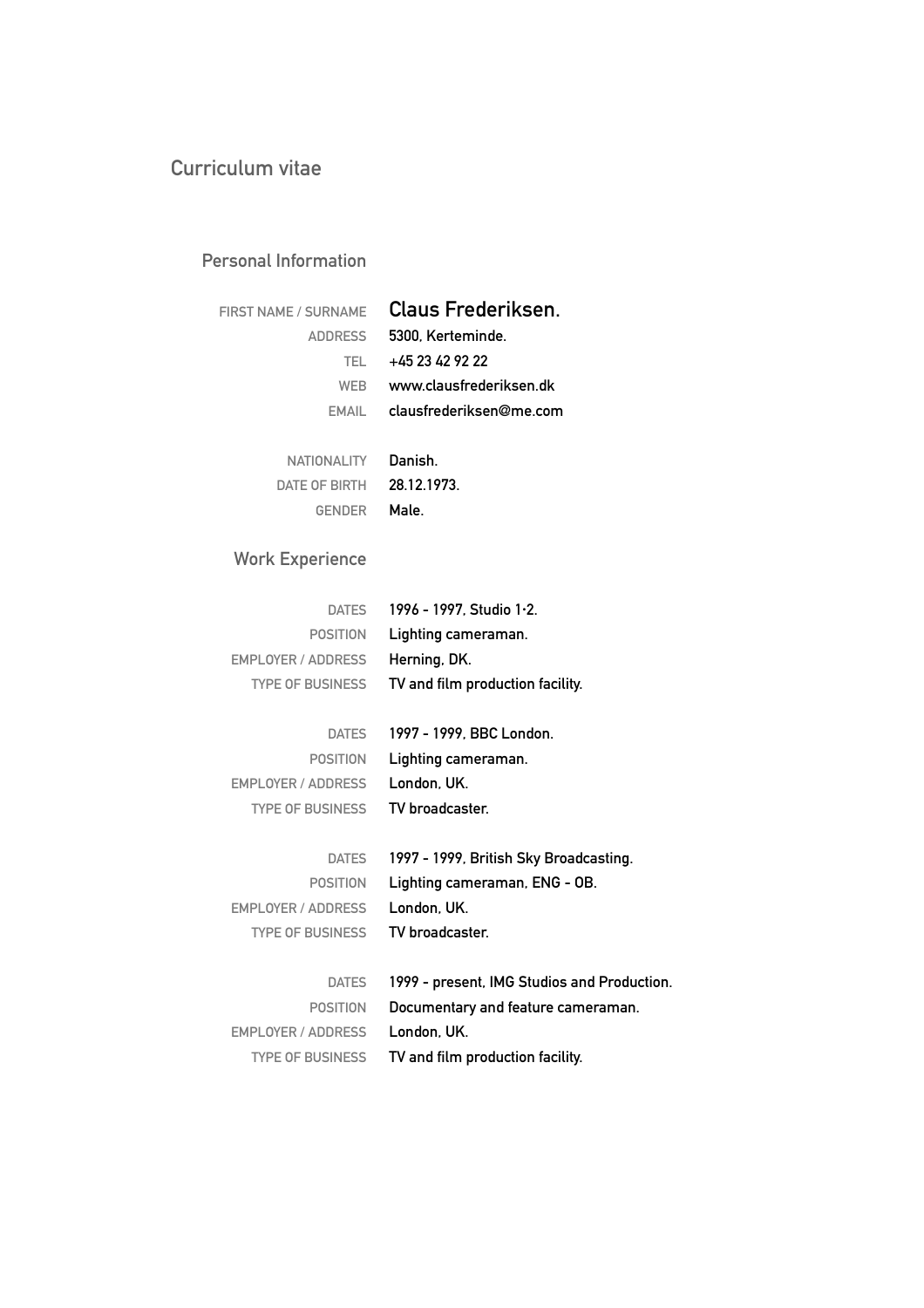| <b>DATES</b>              | 2000 - present, TV2 Denmark.                                 |
|---------------------------|--------------------------------------------------------------|
| <b>POSITION</b>           | Documentary and feature cameraman, international dept.       |
| <b>EMPLOYER / ADDRESS</b> | Odense   Copenhagen, DK.                                     |
| <b>TYPE OF BUSINESS</b>   | TV broadcaster.                                              |
|                           |                                                              |
| <b>DATES</b>              | 2000 - present, Nordisk Film TV.                             |
| <b>POSITION</b>           | Documentary and feature cameraman.                           |
| <b>EMPLOYER / ADDRESS</b> | Copenhagen, DK.                                              |
| <b>TYPE OF BUSINESS</b>   | TV and film production facility.                             |
|                           |                                                              |
| <b>DATES</b>              | 2007 - present, Discovery Networks DK, US and UK.            |
| <b>POSITION</b>           | Documentary and feature cameraman.                           |
| EMPLOYER / ADDRESS        | Copenhagen, DK, New York, US, London UK.                     |
| <b>TYPE OF BUSINESS</b>   | TV broadcaster.                                              |
| <b>DATES</b>              | 2018 - present, FIFA films.                                  |
| <b>POSITION</b>           | Documentary and feature cameraman.                           |
| <b>EMPLOYER / ADDRESS</b> | Zürich, Switzerland.                                         |
| <b>TYPE OF BUSINESS</b>   |                                                              |
|                           | TV and film production facility.                             |
| <b>DATES</b>              | 2017 - 2018 - "Guldjakken - Fra Struer til Hall of Fame".    |
| <b>POSITION</b>           | Director of Photography.                                     |
| EMPLOYER / ADDRESS        | Bøjgaard Media - Copenhagen, DK.                             |
| <b>TYPE OF BUSINESS</b>   | Documentary feature film - Nordisk Film Cinemas              |
|                           |                                                              |
| <b>DATES</b>              | 2021 - present, Whisper Films                                |
| <b>POSITION</b>           | Documentary and feature cameraman.                           |
| EMPLOYER / ADDRESS        | London, UK.                                                  |
| <b>TYPE OF BUSINESS</b>   | TV and film production facility.                             |
|                           |                                                              |
| <b>DATES</b>              | 2021 - currently filming in Europe/Middle east, "The Time Is |
|                           | Now" doc.                                                    |
| <b>POSITION</b>           | Director of Photography.                                     |
| EMPLOYER / ADDRESS        | London, UK.                                                  |
| <b>TYPE OF BUSINESS</b>   | TV and film production facility.                             |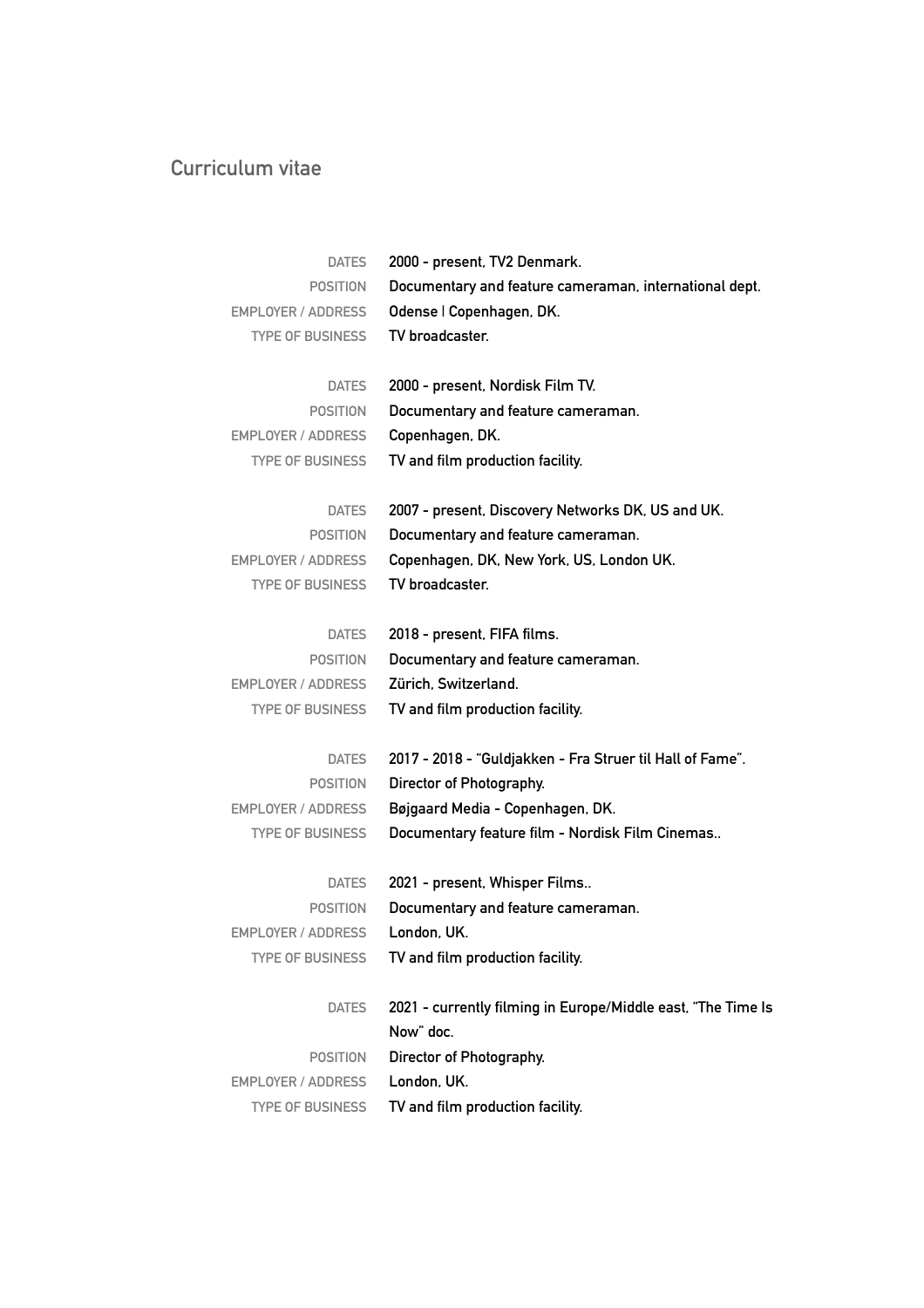## **Education and Training**

| <b>DATES</b>          | 1990 - 1991                                               |
|-----------------------|-----------------------------------------------------------|
| QUALIFICATION AWARDED | Technical School - TV and media.                          |
| <b>INSTITUTION</b>    | Herning Technical School.                                 |
|                       |                                                           |
| <b>DATES</b>          | 1991 - 1992.                                              |
| QUALIFICATION AWARDED | Still Photographer.                                       |
| <b>INSTITUTION</b>    | Danish Photographer School, Aarhus.                       |
|                       |                                                           |
| <b>DATES</b>          | 1992 - 1996 - camera trainee.                             |
| QUALIFICATION AWARDED | Lighting Cameraman and editor.                            |
| <b>INSTITUTION</b>    | Studio 1.2, TV and film I The TV and film school, Viborg. |

## **Skills and Competences**

| LANGUAGE SPOKEN            | Danish.                                                        |
|----------------------------|----------------------------------------------------------------|
| OTHER LANGUAGE(S)          | English, Norwegian, Swedish.                                   |
| <b>COMPETENCES</b>         | Certified 1A drone operator.<br>Certified First Aid - level 2. |
| ORGANISATIONAL SKILLS AND  | Director of Photography, small crew.                           |
| <b>COMPETENCES</b>         | Extensive travel experience.                                   |
| <b>COMPUTER SKILLS AND</b> | Premiere Pro CC editor.                                        |
| <b>COMPETENCES</b>         | Mac OSX system knowledge and workflow.                         |
| AWARDS                     | TV Awards 2010, 2018, 2019 - Best sports doc, DoP.             |
|                            | Publicist Awards 2018 - "Back Stage", DoP.                     |
|                            | DS Awards 2019 - Best camerawork/DoP.                          |
|                            | "Guldjakken - Fra Struer til Hall Of Fame".                    |
|                            | AIPS Awards Budapest 2020, DoP.                                |
|                            | "Guldjakken - Fra Struer til Hall Of Fame".                    |